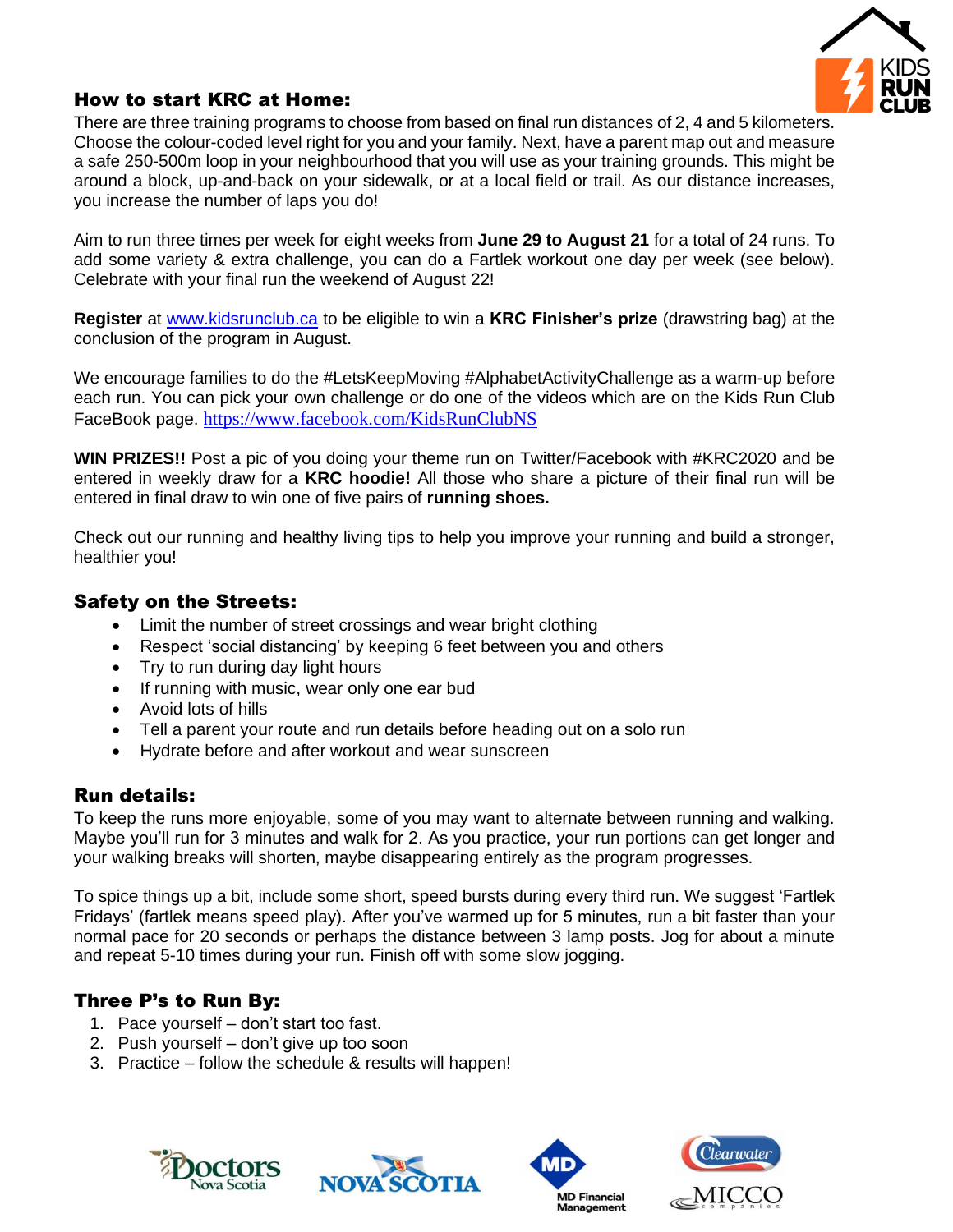

| Pick your challenge. Choose your route. Try your best. Have fun! |                         |                         |                         |                                 |
|------------------------------------------------------------------|-------------------------|-------------------------|-------------------------|---------------------------------|
| <b>WEEK</b>                                                      | RUN#1                   | <b>RUN #2</b>           | <b>RUN #3</b>           | <b>THEME</b>                    |
|                                                                  | (km)                    | (km)                    | (km)                    |                                 |
| $\mathbf{1}$                                                     | 0.5                     | 0.5                     | 0.5                     | <b>Canada Proud</b>             |
|                                                                  | $\mathbf 1$             | 1                       |                         | Wear red &                      |
| <b>A</b>                                                         | 1.5                     | 1.5                     | 1.5                     | white for your<br>runs          |
| $\overline{2}$                                                   | 0.75                    | 0.75                    | 0.75                    | <b>Hit the Trails</b>           |
|                                                                  | 1.25                    | 1.25                    | 1.25                    | Find a local trail              |
|                                                                  | $\mathbf{2}$            | $\mathbf{2}$            | $\mathbf{2}$            | to run on                       |
| 3                                                                | $\overline{\mathbf{1}}$ | $\overline{\mathbf{1}}$ | $\overline{\mathbf{1}}$ | <b>Destination</b>              |
|                                                                  | 1.5                     | 1.5                     | 1.5                     | Run                             |
|                                                                  | 2.5                     | 2.5                     | 2.5                     | Choose                          |
|                                                                  |                         |                         |                         | somewhere to                    |
|                                                                  |                         |                         |                         | run to/from                     |
| $\boldsymbol{4}$                                                 | 1.25                    | 1.25                    | 1.25                    | Sunrise/sunset                  |
|                                                                  | $\mathbf{2}$            | $\overline{2}$          | $\mathbf{2}$            | Run                             |
|                                                                  | 3                       | 3                       | 3                       | Run at sunrise                  |
|                                                                  |                         |                         |                         | or sunset<br><b>Beach Run</b>   |
| 5                                                                | 1.5                     | 1.5                     | 1.5                     | Run at a local                  |
|                                                                  | <b>2.5</b>              | <b>2.5</b>              | <b>2.5</b>              | beach followed                  |
|                                                                  | 3.5                     | 3.5                     | 3.5                     | by a swim!                      |
| 6                                                                | 1.5                     | 1.5                     | 1.5                     | <b>Picnic Time</b>              |
|                                                                  | $\overline{\mathbf{3}}$ | $\overline{\mathbf{3}}$ | $\overline{\mathbf{3}}$ | Pack a healthy                  |
|                                                                  | $\overline{\mathbf{4}}$ | $\overline{\mathbf{4}}$ | $\overline{\mathbf{4}}$ | lunch, find a                   |
|                                                                  |                         |                         |                         | special spot to                 |
|                                                                  |                         |                         |                         | run & enjoy a                   |
|                                                                  |                         |                         |                         | picnic after                    |
|                                                                  |                         |                         |                         | your run                        |
|                                                                  | ${\bf 1.75}$            | 1.75                    | ${\bf 1.75}$            | <b>Partner Up</b><br>Run with a |
|                                                                  | 3.5                     | 3.5                     | 3.5                     | friend, relative                |
|                                                                  | 4.5                     | 4.5                     | 4.5                     | or pet                          |
|                                                                  |                         |                         |                         |                                 |
| 8                                                                | 1.75                    | 1.5                     | $2 - GOAL!$             | <b>Scavenger</b>                |
|                                                                  | 3.5                     | 2.5                     | $4 - GOAL!$             | Hunt                            |
|                                                                  | 4.5                     | 3.5                     | $5 - GOAL!$             | Make a list of                  |
|                                                                  |                         |                         |                         | items to collect                |
|                                                                  |                         |                         |                         | on your run                     |

**LEVEL 1 LEVEL 2 LEVEL 3**